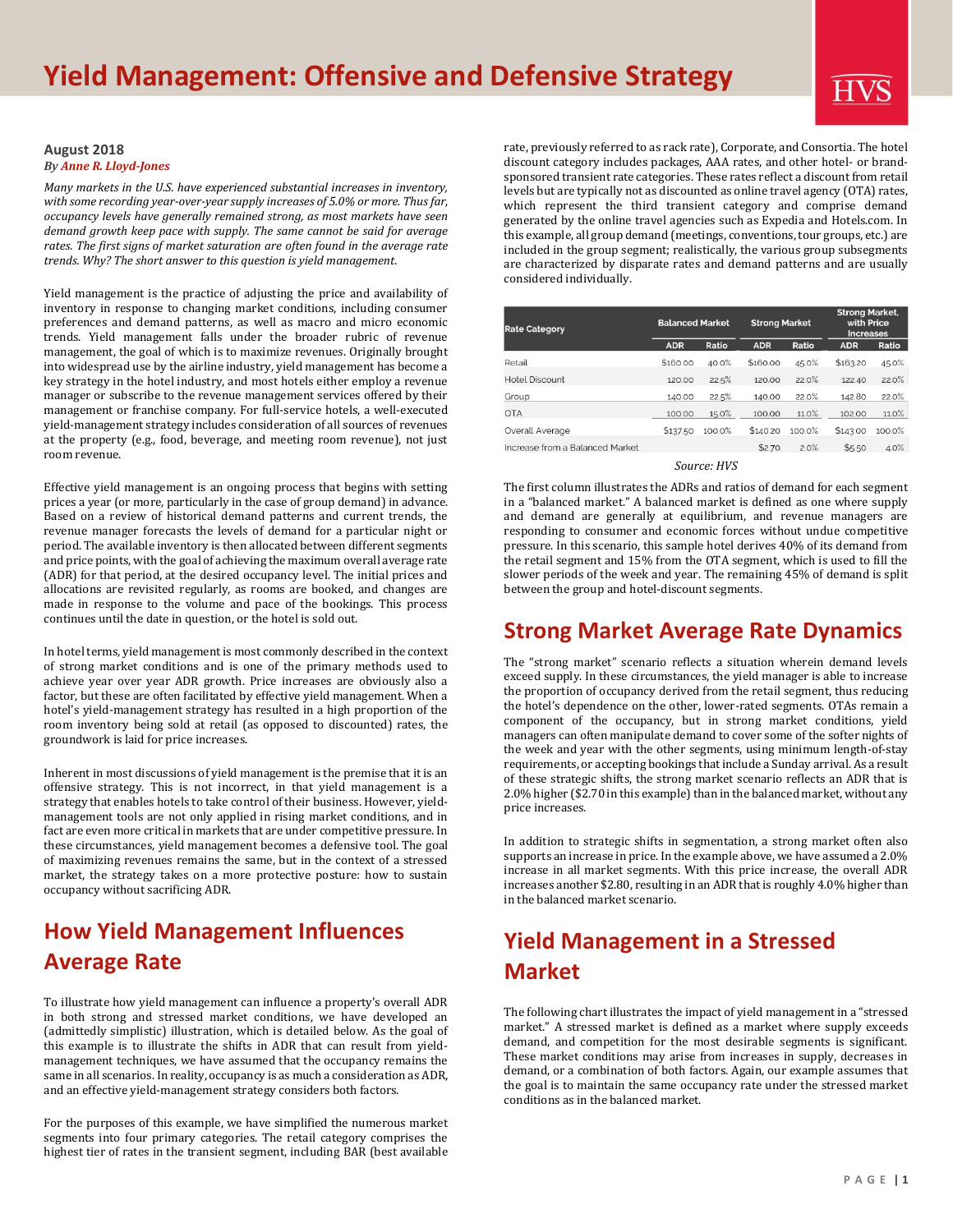# **Yield Management: Offensive and Defensive Strategy**

| <b>Rate Category</b>  |            | <b>Balanced Market</b> |            | <b>Stressed Market</b> |            | <b>Stressed Market,</b><br>with Price<br><b>Decreases</b> |  |
|-----------------------|------------|------------------------|------------|------------------------|------------|-----------------------------------------------------------|--|
|                       | <b>ADR</b> | Ratio                  | <b>ADR</b> | Ratio                  | <b>ADR</b> | Ratio                                                     |  |
| Retail                | \$160.00   | 40.0%                  | \$160.00   | 35.0%                  | \$156.80   | 35.0%                                                     |  |
| <b>Hotel Discount</b> | 120.00     | 22.5%                  | 120.00     | 23.0%                  | 117.60     | 23.0%                                                     |  |
| Group                 | 140.00     | 22.5%                  | 140.00     | 23.0%                  | 137.20     | 23.0%                                                     |  |
| <b>OTA</b>            | 100.00     | 15.0%                  | 100.00     | 19.0%                  | 98.00      | 19.0%                                                     |  |
| Overall Average       | \$137.50   | 100.0%                 | \$134.80   | 100.0%                 | \$132.10   | 100.0%                                                    |  |
|                       |            |                        | (S2.70)    | $-2.0%$                | (S5.40)    | $-3.9%$                                                   |  |
|                       |            |                        |            |                        |            |                                                           |  |

*Source: HVS*

In a stressed market, the competition to attract demand from the retail segment is particularly strong and, as a result, a hotel typically cannot maintain the level of retail demand achieved in a balanced market. Given the mandate of maintaining occupancy levels, the lost retail demand must be replaced with demand from other segments. This dynamic frequently occurs in markets that had previously experienced peak periods of lodging activity, when demand exceeded supply, and hoteliers could be confident of selling a large proportion of their inventory at retail rates. As the number and certainty of these "compression" periods diminishes, hotels must allocate a greater proportion of the inventory to the lower-rated segments. This strategy ensures the scarcity that is necessary to achieve premium rates as the peak demand period approaches, but necessarily reduces the number of rooms available for sale at these premium rates. The shift to a greater dependence on the lower-rated segments results in a 2.0% decrease in the property's overall rate. In highly stressed (competitive) markets, pricing is often also under pressure, as some competitors will use price as a marketing tool to attract demand. When a 2.0% price decrease is added to the equation, the stressed market scenario loses another \$2.70, resulting in an ADR decline of 3.9% as compared to balanced market conditions.

### **Interpreting Market Data**

Understanding the defensive role of yield management can aid in interpreting how a market is holding up under changing market conditions affecting either supply or demand. In the case of a market that is experiencing significant increases in demand, ADRs will typically increase as well, as the scarcity of inventory, particularly in peak demand periods, supports both a shift in segmentation and price increases. In these circumstances, the pace of ADR growth will often exceed inflation.

Conversely, as a market encounters increases in supply without concurrent, proportionate increases in demand, or experiences a decline in demand, the pace of ADR growth will slow. In these conditions, there is less opportunity to maximize ADRs, and the need to accept a higher proportion of lower rated demand increases. If the shift is significant enough, ADRs may actually decline, particularly if prices are lowered as well. The following chart illustrates the changes in ADR that could result from shifting market conditions, using the data from the previously presented examples.

|                                     |            | Index to<br><b>Balanced</b> | <b>Change from</b><br><b>Balanced</b><br><b>Market</b> |                | Change from<br><b>Strong Market</b> |                | <b>Change from Strong</b><br><b>Market with Price</b><br><b>Increases</b> |  |
|-------------------------------------|------------|-----------------------------|--------------------------------------------------------|----------------|-------------------------------------|----------------|---------------------------------------------------------------------------|--|
| <b>Market Conditions</b>            | <b>ADR</b> | <b>Market ADR</b>           | Dollars % Cha                                          | <b>Dollars</b> | $%$ Cha                             | <b>Dollars</b> | $%$ Cha                                                                   |  |
| Strong Market, with Price Increases | \$143.00   | 104.0%                      | \$5.50<br>4.0%                                         | \$2.80         | 2.0%                                |                |                                                                           |  |
| <b>Strong Market</b>                | 140.20     | 102.0%                      | 2.0%<br>2.70                                           | $\sim$         | $\overline{\phantom{a}}$            | (S2.80)        | $-2.0%$                                                                   |  |
| <b>Balanced Market</b>              | 137.50     | 100.0%                      |                                                        | (S2.70)        | $-1.9%$                             | (5.50)         | $-3.8%$                                                                   |  |
| <b>Stressed Market</b>              | 134.80     | 98.0%                       | $(2.70) -2.0%$                                         | (5.40)         | $-3.9%$                             | (8.20)         | $-5.7%$                                                                   |  |
| Stressed, with Price Decreases      | 132.10     | 96.1%                       | $(5.40) -3.9%$                                         | (8.10)         | $-5.8%$                             | (10.90)        | $-7.6%$                                                                   |  |

| Source: HVS |  |  |
|-------------|--|--|
|-------------|--|--|

In the above example, a balanced market that comes under competitive pressure experiences a 2.0% decrease in ADR; this increases to 3.9% if the competitive pressures are sufficient to induce price decreases. If the market had been strong, the decreases would have been greater, reaching as high as a 5.8% decline inclusive of price cuts. And for those markets that experience a severe change in market dynamics, the change from the ADR achieved by a

strong market with price increases to a stressed market with price decreases is -7.6%.

### **A Historical Example**

The above example can be helpful in interpreting real market data. For example, the significant decline in ADR that most lodging markets experienced in the recent recession was a direct result of the shift from a strong market with price increases to a stressed market with price decreases. These dynamics are illustrated in the following chart. The bars indicate the difference between the change in supply and the change in demand. A positive value indicates that demand growth was greater than supply growth in a given year, and a negative value indicates that supply growth outpaced demand growth.





From 2003 through 2006, demand growth exceeded supply growth, and occupancy levels were relatively stable. These market conditions mirror the strong market conditions posited in the above example. Consistent with the example, ADR growth accelerated over this period, peaking at over 6.0% in 2006 as the strong market conditions supported price increases in addition to favorable market segmentation shifts. With the onset of the recession, demand levels dropped substantially, and supply growth outpaced demand growth in both 2008 and 2009. The pace of ADR growth slowed significantly in 2008, and in 2009, ADRs declined by almost 9.0%, as the market responded to the stressed market conditions by cutting prices and increasing the proportion of OTA demand accommodated. As demand recovered in 2010 and 2011, ADR growth resumed, strengthening as the pace of demand growth continued to exceed supply growth and as hotels were able to decrease dependence on lower-rated segments, as well as implement some price increases. Most recently, the market has moved toward balanced conditions, and the pace of ADR growth has slowed.

## **Looking for Clues**

An understanding of these market dynamics can aid in the interpretation of current trends. The following chart shows the same supply/demand, ADR, and occupancy data for the Nashville metropolitan market, which comprises over 40,000 rooms.



#### **Metro Nashville Lodging Market**